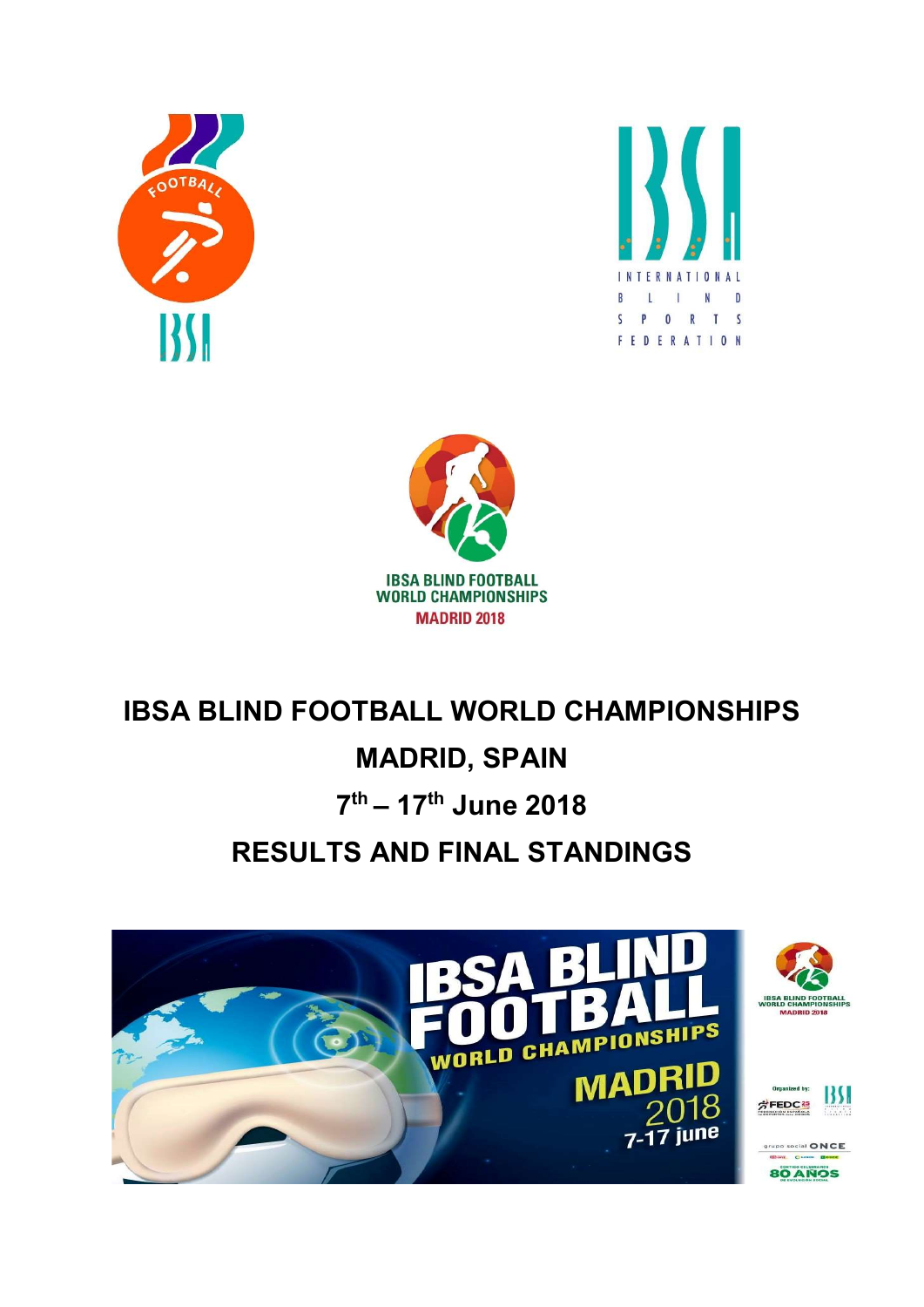## Thursday 7<sup>th</sup> June

18:00 - Group A: Spain 2 (Antonio Martin Gaitan, Adolfo Acosta) Thailand 1 (Panyawut Kupan)

## Friday 8<sup>th</sup> June

9:00 - Group C: China 2 (Zhang Jiabin, Xu Guansheng) South Korea 0

11:30 - Group A: Turkey 1 (Hasan Satay) Morocco 2 (O.G., Imad Berka)

14:00 - Group B: Argentina 1 (Nico Veliz) Iran 0

16:30 - Group B: France 1 (Frederic Villeroux) Colombia 3 (Juan David Pérez, Jhon González, John Hernández)

19:00 Group D: Brazil 6 (Jefinho, Gledson – 3 Goals, Ricardinho Alves, Tiago Silva) Mali 1 (Mamadou Thiam)

### Saturday 9<sup>th</sup> June

Group C: Russia 1 (Denis Egorov) Mexico 1 (Gustado Aranda)

Group A: Spain 3 (Youssef El Haddaoui – 2 Goals, O.G.) Morocco 0

Group D: England 4 (Dan English, Brandon Coleman – 2 Goals, Roy Turnham) Mali 0

Group B: Argentina 0 Colombia 0

Group D: Brazil 14 (Ricardinho Alves – 5 Goals, Jefinho – 3 Goals, Cassio Reis – 3 Goals, Gledson – 2 Goals, Tiago Silva) Costa Rica 1 (Daniel Contreras)

## Sunday 10<sup>th</sup> June

Group C: China 1 (Zhang Jiabin) Mexico 0

Group A: Turkey 0 Thailand 3 (Kupan Panyawut – 3 Goals)

Group B: France 0 Iran 7 (Sadegh Rahmi – 3 Goals, Hossein Rajab Pour – 2 Goals, Behzad Zadaliasghari – 2 Goals)

#### Monday 11<sup>th</sup> June

Group C: Russia 3 (Andrei Tikhonov, Evgenii Ivanov, Sergey Igorov) South Korea 0

Group A: Spain 0 Turkey 1 (Hasan Satay)

Group D: Costa Rica 0 Mali 1 (Mamadou Thiam)

Group B: Argentina 3 (Nico Veliz – 2 Goals, Lucas Rodríguez,) France 0

Group D: Brazil 3 (Gledson, Ricardinho Alves and Jefinho) England 0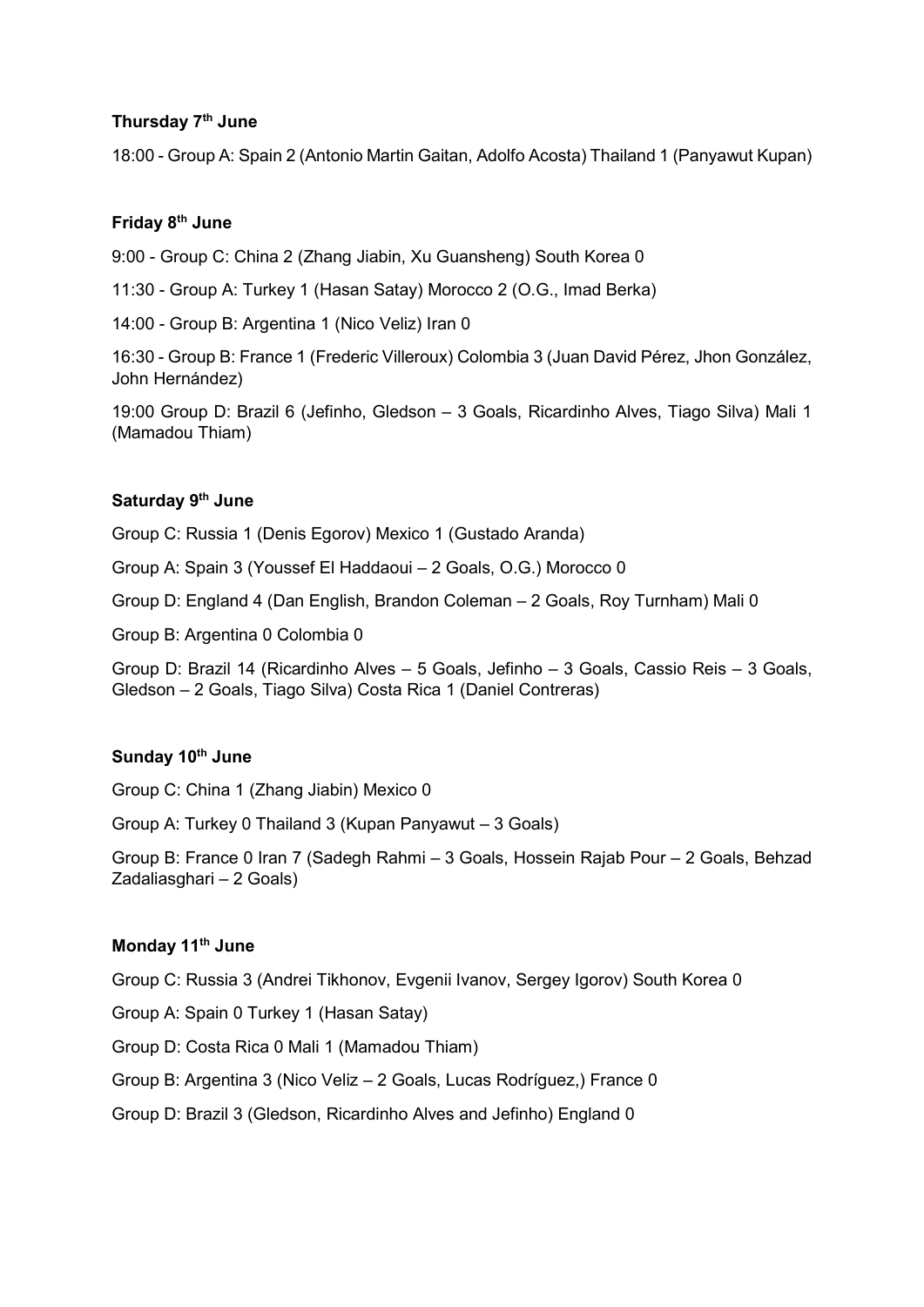## Tuesday 12<sup>th</sup> June

Group C: China 1 (Wei Jiansen) Russia 0

Group A: Morocco 3 (Zouhair Snisla – 2 Goals, Othmane Driouch) Thailand 0

Group C: Mexico 1 (Dani Viera) South Korea 1 (Shin Yuncheol)

Group B: Colombia 2 (Jhon González – 2 Goals) Iran 1 (Ahmadreza Shahhosseini)

Group D: England 7 (Brandon Coleman – 2 Goals, Robin Williams – 2 Goals, Keyrn Seal, Dan English and Roy Turnham,) Costa Rica 1 (Esteban Chávez)

## Group A final standings

|                 | PJ | э |  | <b>GF</b> | GC | TL | <b>PTS</b> |
|-----------------|----|---|--|-----------|----|----|------------|
| <b>Spain</b>    |    |   |  | ັ         |    |    |            |
| <b>Morocco</b>  |    |   |  |           |    |    |            |
| <b>Thailand</b> |    |   |  |           | ., | -  | -          |
| <b>Turkey</b>   |    |   |  |           | ີ  | -0 | ∽<br>ີ     |

## Group B final standings

|               | PJ |            | в | <b>GF</b> | GC                        | +/-    | <b>PTS</b> |
|---------------|----|------------|---|-----------|---------------------------|--------|------------|
| Argentina     |    | $\sqrt{2}$ |   |           |                           |        |            |
| Colombia      |    | ╭          |   |           |                           |        |            |
| Iran          |    |            |   |           | w                         |        | ∼          |
| <b>France</b> |    |            |   |           | $\Lambda$ $\Omega$<br>ں ، | $\sim$ | ີ          |

## Group C final standings

|                    | PJ |        |  | <b>GF</b> | GC | T/- | <b>PTS</b> |
|--------------------|----|--------|--|-----------|----|-----|------------|
| China              |    | ╭<br>∼ |  |           |    |     |            |
| <b>Russia</b>      | ີ  |        |  |           |    |     | д          |
| <b>Mexico</b>      |    |        |  |           |    | -   |            |
| <b>South Korea</b> | ્ર |        |  |           |    | -5  |            |

## Group D final standings

|                   | PJ |        |  | GF       | GC       | $+1-$ | <b>PTS</b> |
|-------------------|----|--------|--|----------|----------|-------|------------|
| <b>Brazil</b>     |    | ◠<br>v |  | ററ<br>دے |          | n.    |            |
| England           |    | ╭      |  |          |          |       |            |
| <b>Mali</b>       |    |        |  |          |          | -8    | u          |
| <b>Costa Rica</b> | ◠  |        |  |          | nn<br>__ | $-20$ |            |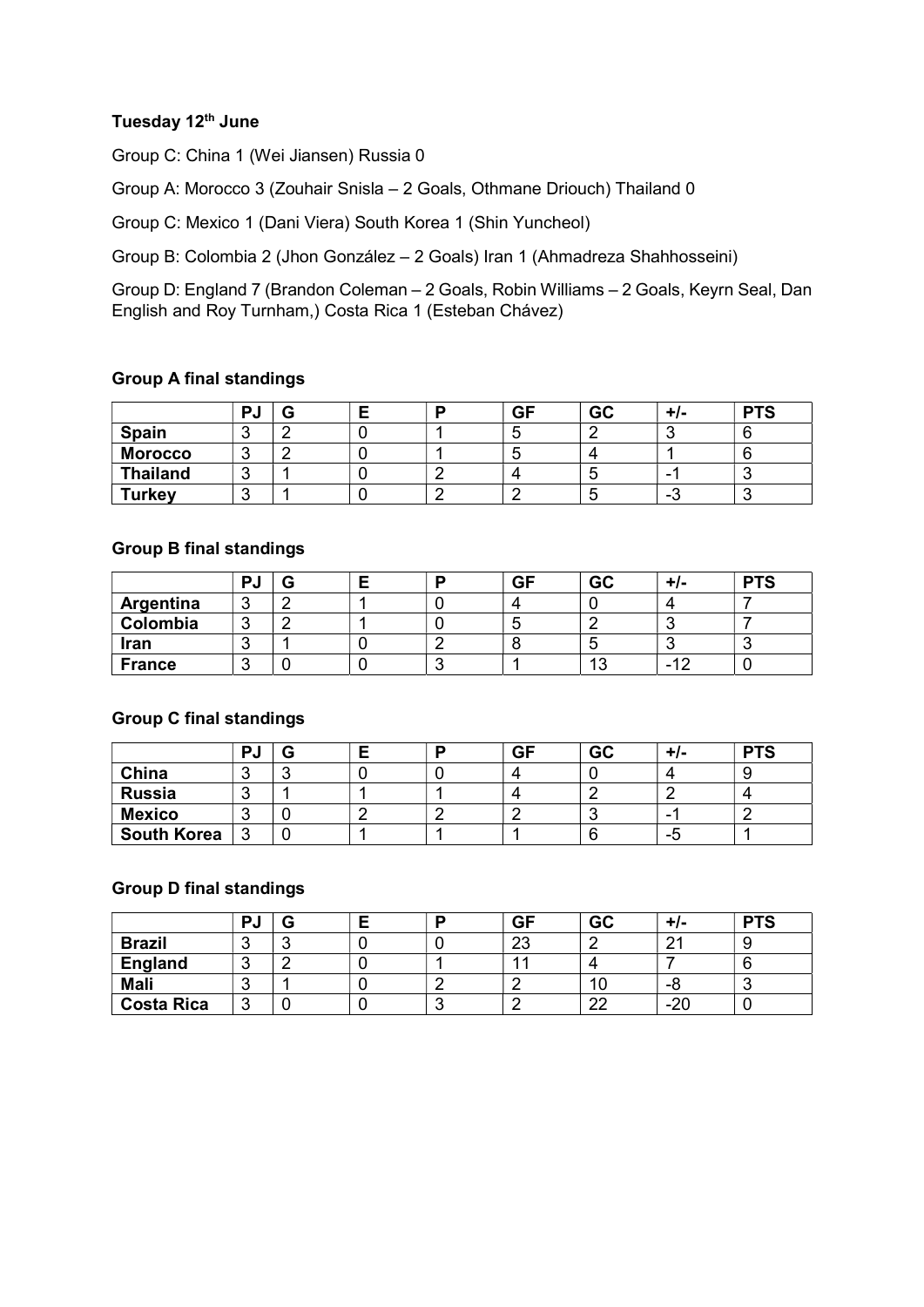## Wednesday 13th June

9:00 - Quarter-Final 1: Spain 0 Russia 1 (Andrei Tikhonov)

11:30 - Quarter-Final 2: China 1 (Zhang Ziabin) Morocco 0

16:30 - Quarter-Final 3: Argentina 1 (Maximiliano Espinillo) England 1 (Brandon Coleman) (Argentina wins 1-0 on penalties)

19:00 - Quarter-Final 4: Brazil 3 (Gledson, Ricardinho, Raimundo Nonato) Colombia 0

### Thursday 14th June

9:00 - Quarter-Final 1: Turkey 4 (Hasan Satay – 4 goals) France 1 (O.G.)

11:30 - Quarter-Final 2: Costa Rica 2 (Daniel Contreras Verela, Angel Flores Guardado) Korea 1 (Yuncheol Sin)

14:00 –  $5<sup>th</sup>$  Place Qualification: England 0 Spain 0 (Spain wins 2-1 on penalties)

16:30 - Quarter-Final 3: Thailand 0 Iran 4 (Ahmadreza Shahhosseini – 2 Goals, Sadegh Rahimighasr – 2 Goals)

19:00 - Quarter-Final 4: Mexico 1 (Jorge Lanzargota) Mali 2 (Mamadou Thiam – 2 Goals)

### Friday 15th June

9:00 - 15th place play-off: France 3 (Martin Baron, Gael Riviere and Frederic Villeroux) South Korea 0

11:30 - 13th place play-off: Turkey 7 (Hasan Satay – 3 Goals Kahraman Kurbetoglu - 2 Goals, Emrah Ocal, Ibrahim Üzüm) Costa Rica 0

14:00 – 5th Place Qualification: Morocco 1 (Zouhair Snisla) Colombia 3 (John González – 2 Goals, Danilo Rincón)

16:30 - Semi-Final 1: Argentina 1 (Ángel Deldo) Russia 0

19:00 - Semi-Final 2: Brazil 1 (Ricardinho Alves) China 0

## Saturday 16th June

9:00 - 11th place play-off: Thailand 1 (Panyawut Kupan) Mexico 2 (Jorge Lanzagorta – 2 Goals)

11:30 - 9th place play-off: Iran 2 (Rasool Baseri, Sadegh Rahimi) Mali 2 (Mamadou Thiam – 2 Goals) (Iran wins 2-0 on penalties)

16:30 - 7th place play-off: England 1 (Brandon Coleman) Morocco 1 (Zouhair Snisla) (England wins 2-1 on penalties)

19:00 - 5th place play-off: Spain 4 (Youssef El Hadoui, Ivan Lopez and Adolfo Acosta, Antonio Martin Gaitan) Colombia 1 (Juan Perez)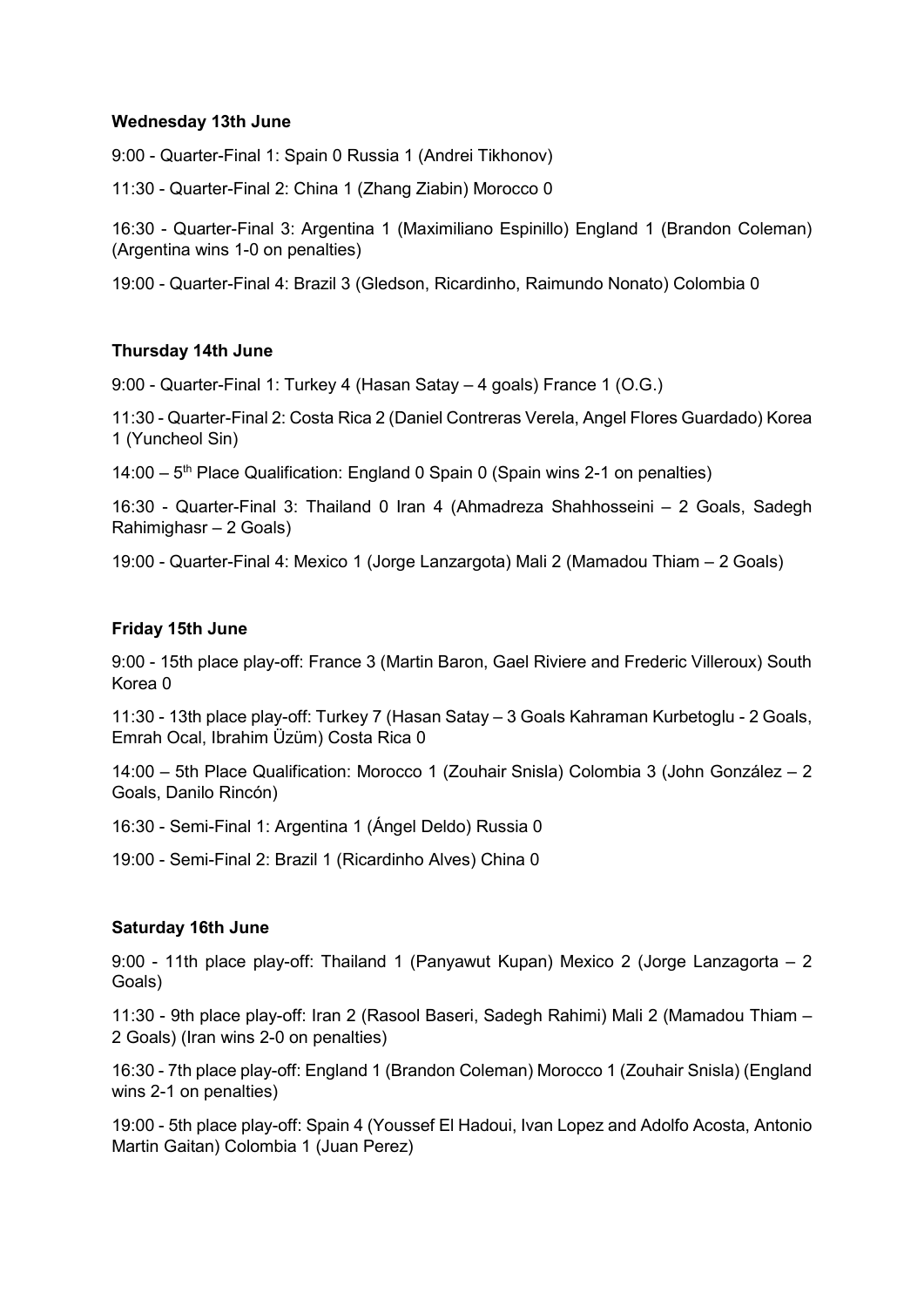## Sunday 17th June

9:30 - 3rd place play-off: Russia 1 (Andrei Tikhonov) China 2 (Zhang Jiabin)

12:00 – Final: Argentina 0 Brazil 2 (Ricardinho Alves, Ramundo Nonato)

## Final Standings:

1 st Brazil

2<sup>nd</sup> Argentina

3 rd China

4<sup>th</sup> Russia

5<sup>th</sup> Spain

6 th Colombia

7<sup>th</sup> England

8<sup>th</sup> Morocco

9<sup>th</sup> Iran

10th Mali

11<sup>th</sup> Mexico

12<sup>th</sup> Thailand

13<sup>th</sup> Turkey

14<sup>th</sup> Costa Rica

15th France

16<sup>th</sup> South Korea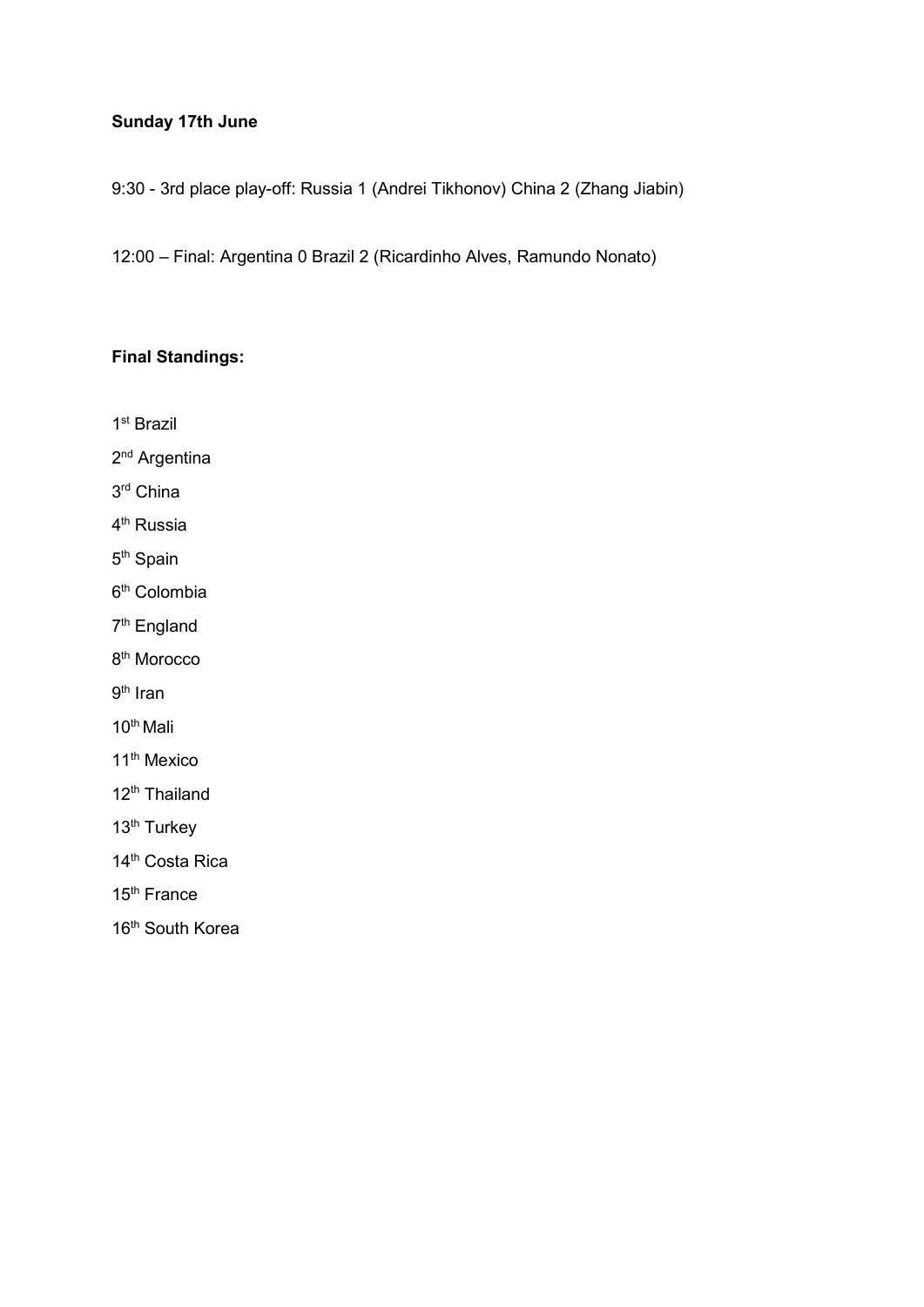#### Individual Awards:

Top Goalscorer – Ricardinho Alves (10 goals)

Goal of the Tournament – Andrei Tikhonov (Russia, vs Spain)

Team of the Tournament – Sergio Rodriguez Olivia (Spain), Froilan Padilla (Argentina), Hasan Satay (Turkey), Ricardinho Alves (Brazil), Wei Jiansen (China)

Goalkeeper of the Tournament – Dylan Malpas (England)

Fair Play Award – China

## Top Goal Scorers:

| <b>Name</b>               | <b>Team</b>   | <b>Goals</b>   |
|---------------------------|---------------|----------------|
| <b>Ricardo Alves</b>      | <b>Brazil</b> | 10             |
| Satay Hasan               | Turkey        | 9              |
| <b>Gledson Barros</b>     | <b>Brazil</b> | $\overline{7}$ |
| <b>Brandon Coleman</b>    | England       | 6              |
| Zhang jia Bin             | China         | 6              |
| <b>Jhon Gonzales</b>      | Colombia      | 5              |
| Jefferson Goncalves       | <b>Brazil</b> | 5              |
| Kupan Panyawut            | Thailand      | 5              |
| Snisla Zolhair            | Morocco       | 4              |
| Ahmadreza Shahhossini     | Iran          | $\overline{4}$ |
| Thiam Mamadou             | Mali          | $\overline{4}$ |
| Tikhonov Andrei           | Russia        | 3              |
| Cassio Dos Reis           | <b>Brazil</b> | 3              |
| Sadeloh Rahinibars        | Iran          | 3              |
| Nicolas Veliz             | Argentina     | 3              |
| El Haraoui Yousseff       | Spain         | 3              |
| Jorge Lanzagorta          | Mexico        | 3              |
| Kurbetoglu Kahraman       | Turkey        | $\overline{2}$ |
| Daniel English            | England       | $\overline{2}$ |
| Roy Turnham               | England       | $\overline{2}$ |
| <b>Robin Williams</b>     | England       | $\overline{2}$ |
| Hossein Rasabpour         | Iran          | $\overline{2}$ |
| <b>Behsad Lodoli</b>      | Iran          | $\overline{2}$ |
| Tiago Da Silva            | <b>Brazil</b> | $\overline{2}$ |
| <b>Egorov Denis</b>       | Russia        | $\overline{2}$ |
| <b>Yuncheol Shin</b>      | South Korea   | $\overline{2}$ |
| <b>Martin Antonio</b>     | Spain         | $\overline{2}$ |
| Adolfo Acosta             | Spain         | $\overline{2}$ |
| <b>Villeroux Frederic</b> | France        | $\overline{2}$ |
| Juan Perez                | Colombia      | $\overline{2}$ |
| Raimundo Nonato Alves     | <b>Brazil</b> | $\overline{2}$ |
| Xu Guansheng              | China         | $\mathbf{1}$   |
| Jhon Hernandez            | Colombia      | 1              |
| Berka Imad                | Morocco       | $\mathbf{1}$   |